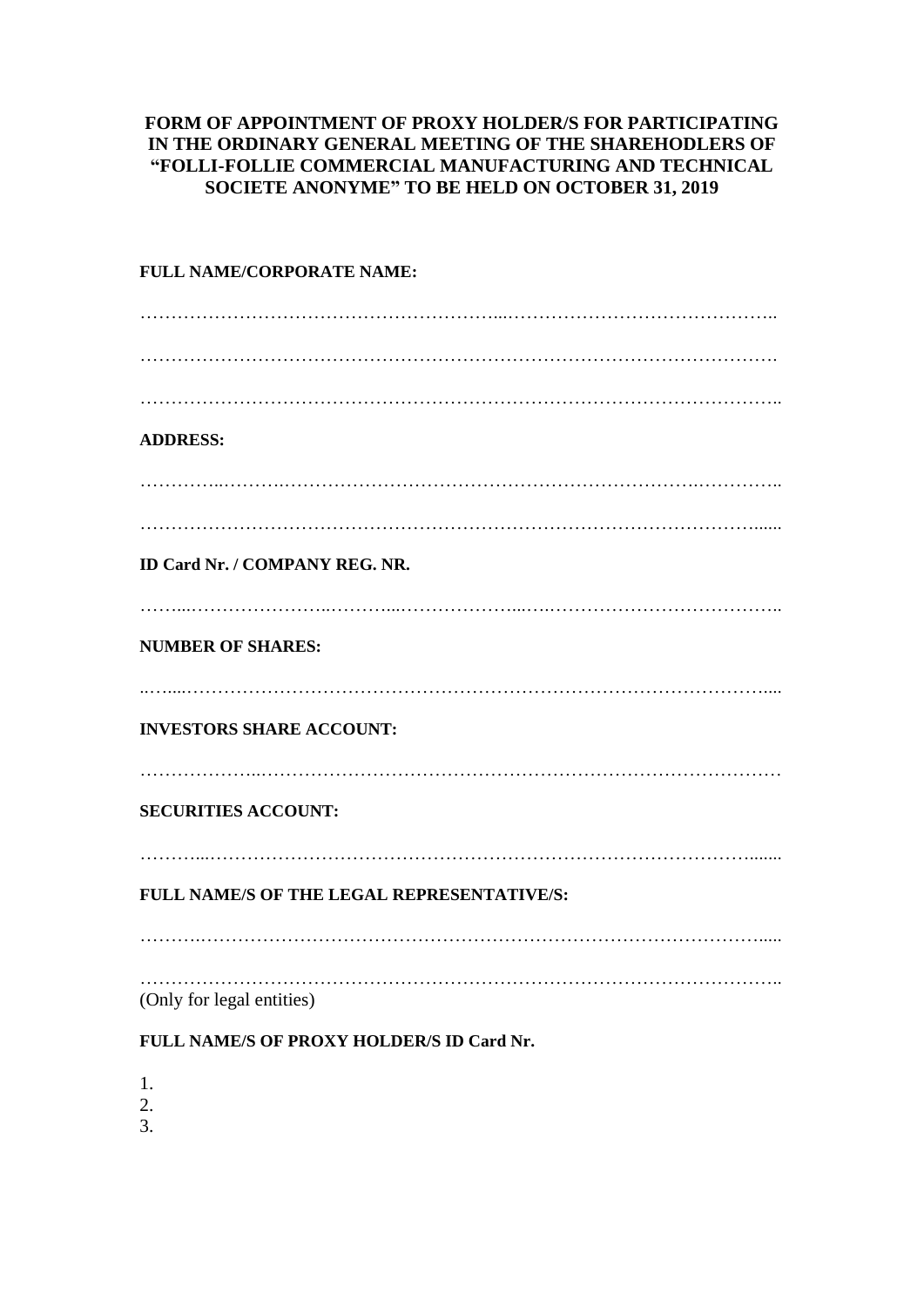MANNER OF VOTING (for example in case of appointment of more than one proxy holders all proxy holders may act jointly or each of them may act severally, so in case that more than one proxy holders each of which may act severally attend the General Meeting, the first one excludes the second and the third ones, and the second one excludes the third one, etc.):

….……………………………………………………………………………………… ……………………………….………………………………………………………… …………………………………………….…………………………………………… …………………………………………………………………………………………..

## **ITEMS OF THE AGENDA:**

- 1. Approval of the annual corporate and consolidated financial statements for the financial year of 1.1.2018 - 31.12.2018
- 2. Approval of the overall administration of the Company during the fiscal year 1.1.2018 - 31.12.2018, and discharge of the members of the Board of Directors and the Chartered Auditor - Accountant from any liability for said fiscal year
- 3. Election of the regular and the substitute Chartered Accountant Auditor for the fiscal year 2019 and determination of their remuneration for such fiscal year
- 4. Approval of all kinds of remuneration and compensation of the members of the Board of Directors paid during the fiscal year 2018
- 5. Various announcements, approvals and decisions.

INSTRUCTIONS FOR THE EXERCISE OF VOTING RIGHTS (for example vote in Proxy holder's discretion, affirmative vote on/negative vote on/ abstain from the proposal of the Board of Directors to postpone the discussion and decision on items 1, 2, 3 and 4 of the agenda, according to the draft decisions that is posted on the Company' website, etc.):